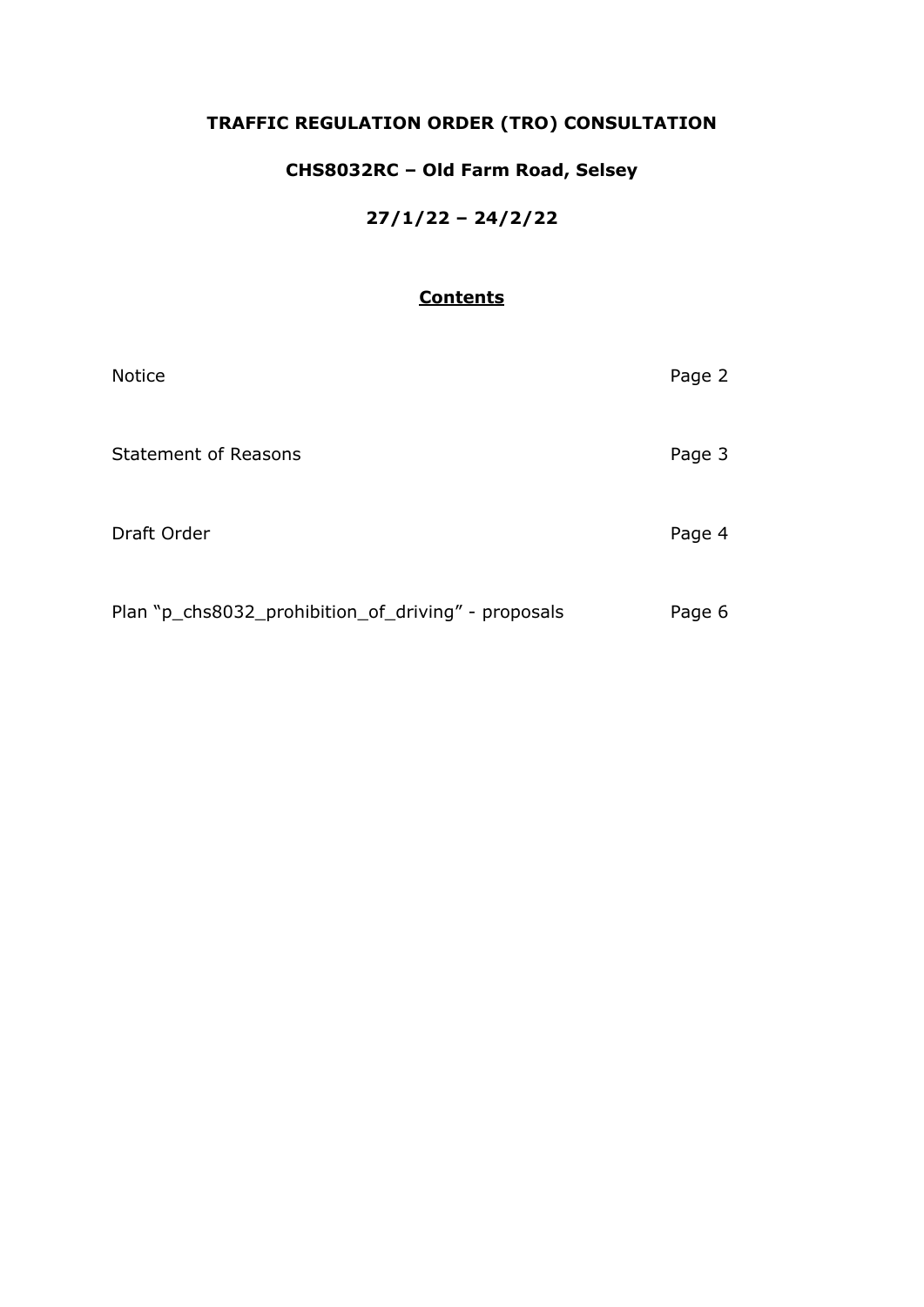#### **WEST SUSSEX COUNTY COUNCIL (SELSEY: OLD FARM ROAD) (PROHIBITION OF DRIVING) ORDER 202\***

**NOTICE** is hereby given that West Sussex County Council proposes to make a permanent Order under the provisions of the Road Traffic Regulation Act 1984, the effect of which will be to introduce a prohibition of driving on Old Farm Road from its junction with Warner's Lane southwards for a distance of 5 metres.

The consultation for this proposal will start on 27 January 2022 and, AT THAT TIME, full details of the proposals in this Notice can be viewed on our website [www.westsussex.gov.uk/tro.](http://www.westsussex.gov.uk/tro) The [website](https://www.westsussex.gov.uk/roads-and-travel/traffic-regulation-orders/) includes a response form for comments or objections.

Due to current social distancing requirements, paper copies of documents will not be available to view in council offices or libraries. People without access to a computer who wish to view details of the scheme should telephone the West Sussex County Council Contact Centre on 01243 642105 to receive the documents by post.

Any objections or comments about this proposal must be received by 24 February 2022. These may be sent via the response form on the website, in writing to: TRO Team, West Sussex County Council, The Grange, Tower Street, Chichester, PO19 1RH; or by e-mail to: [tro.consultation@westsussex.gov.uk.](mailto:tro.team@westsussex.gov.uk) All correspondence should be addressed to the undersigned, quoting the reference TRO/CHS8032/RC. Only correspondence including a full name and address will be considered.

Dated this 27<sup>th</sup> January 2022 Director of Law & Assurance County Hall Chichester

.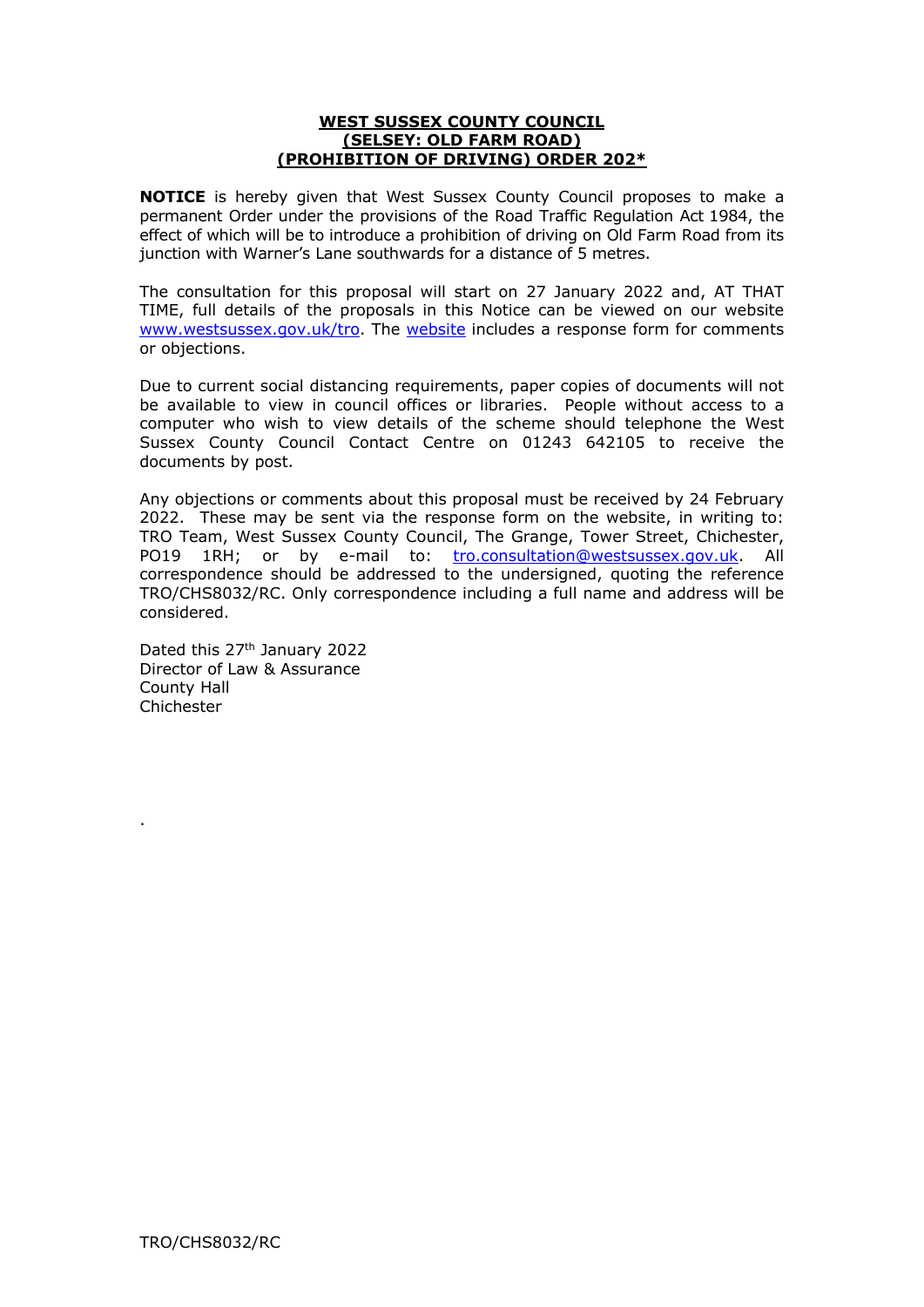#### **WEST SUSSEX COUNTY COUNCIL (SELSEY: OLD FARM ROAD) (PROHIBITION OF DRIVING) ORDER 202\***

#### **STATEMENT OF REASONS FOR PROPOSING TO MAKE THE ORDER**

The County Council in exercise of their powers under the Road Traffic Regulation Act 1984, propose to introduce a permanent Order the effect of which will be to introduce a prohibition of driving on Old Farm Road from its junction with Warner's Lane southwards for a distance of 5 metres.

In August 1998, Chichester District Council granted planning permission for a residential development (now known as Spinney Close) off Old Farm Road. A planning condition was applied that lockable bollards be installed at the junction of Old Farm Road with Warner's Lane "In the interests of highway safety".

In recent years some of the bollards have been damaged and/or removed so that it is now possible for vehicles to be driven past the remaining ones. This has been brought to the attention of WSCC officers by numerous residents of Old Farm Road and Spinney Close. Warner's Lane is a privately maintained road that provides access to a large leisure park where commercial vehicles are not permitted. Concerns have been raised by local residents that the missing bollards encourage the parking of commercial vehicles in residential roads and the potential use of Old Farm Road by through traffic

It is proposed to introduce a prohibition of driving over a short length of Old Farm Road, immediately south of its junction with Warner's Lane. This will allow reinstatement of sufficient bollards, including lockable ones to maintain emergency access.

Drawing number CHS8032 Old Farm Road: Proposed Prohibition of Driving (29.10.2021).

This Order is proposed for avoiding danger to persons or other traffic using the road and for facilitating the passage on the road of pedestrians.

Director of Law & Assurance County Hall Chichester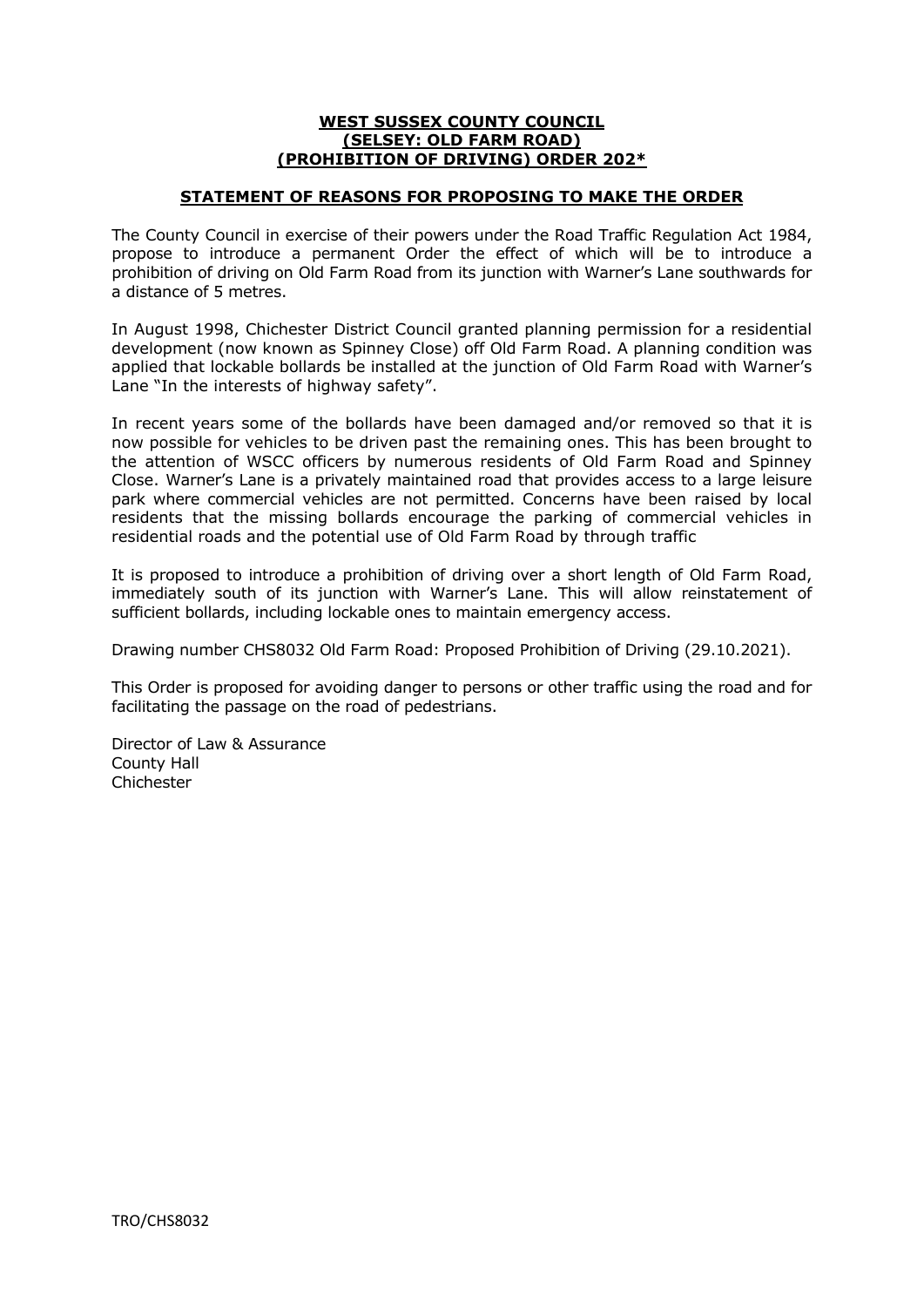#### **WEST SUSSEX COUNTY COUNCIL (SELSEY: OLD FARM ROAD) (PROHIBITION OF DRIVING) ORDER 202\***

West Sussex County Council in exercise of their powers under Sections 1 (1) 2 (1) and (2) and 4 (2) of the Road Traffic Regulation Act 1984 ("the Act") and of all other enabling powers and after consultation with the chief officer of police in accordance with Part III of Schedule 9 to the Act hereby make the following Order:-

### **PART I GENERAL**

#### **Commencement & Citation**

1. This Order shall come into operation on x day of x 202 $*$  and may be cited as "West Sussex County Council (Selsey: Old Farm Road) (Prohibition of Driving) Order 202\*."

#### **Interpretation**

2. (1) In this Order:-

"motor vehicle" has the meaning assigned to it in section 136(1) of the Act.

(2) Except where otherwise stated any reference in this Order to a numbered Article or Schedule is a reference to the Article or Schedule bearing that number in this Order.

#### **PART II PROHIBITION OF DRIVING PROVISIONS**

- 3. Save as provided in Article 4 of this Order no person shall cause or permit any motor vehicle to proceed along the length of road specified in the First Schedule to this Order at any time.
- 4. Nothing in Article 3 shall apply in respect of a motor vehicle being used:-

(a) for ambulance, fire brigade or police purposes in the event of an emergency; or

(b) (with the prior permission of the highway authority) in connection with the laying, erection, inspection, maintenance, alteration, repair, renewal or removal on or near the said road of any sewer main pipe conduit wire cable or other apparatus for the supply of gas water electricity or of any telecommunications apparatus as defined in Schedule 2 of the Telecommunications Act 1984 resulting from works or an emergency; or

(c) with the permission or upon the direction of a police constable in uniform or traffic warden; or

(d) in the service of a local authority in pursuance of its statutory powers or duties

5. The prohibitions and restrictions imposed by this Order shall be in addition to and not in derogation from any restriction or requirement imposed by any regulations made or having effect as if made under the Act or by or under any other enactment.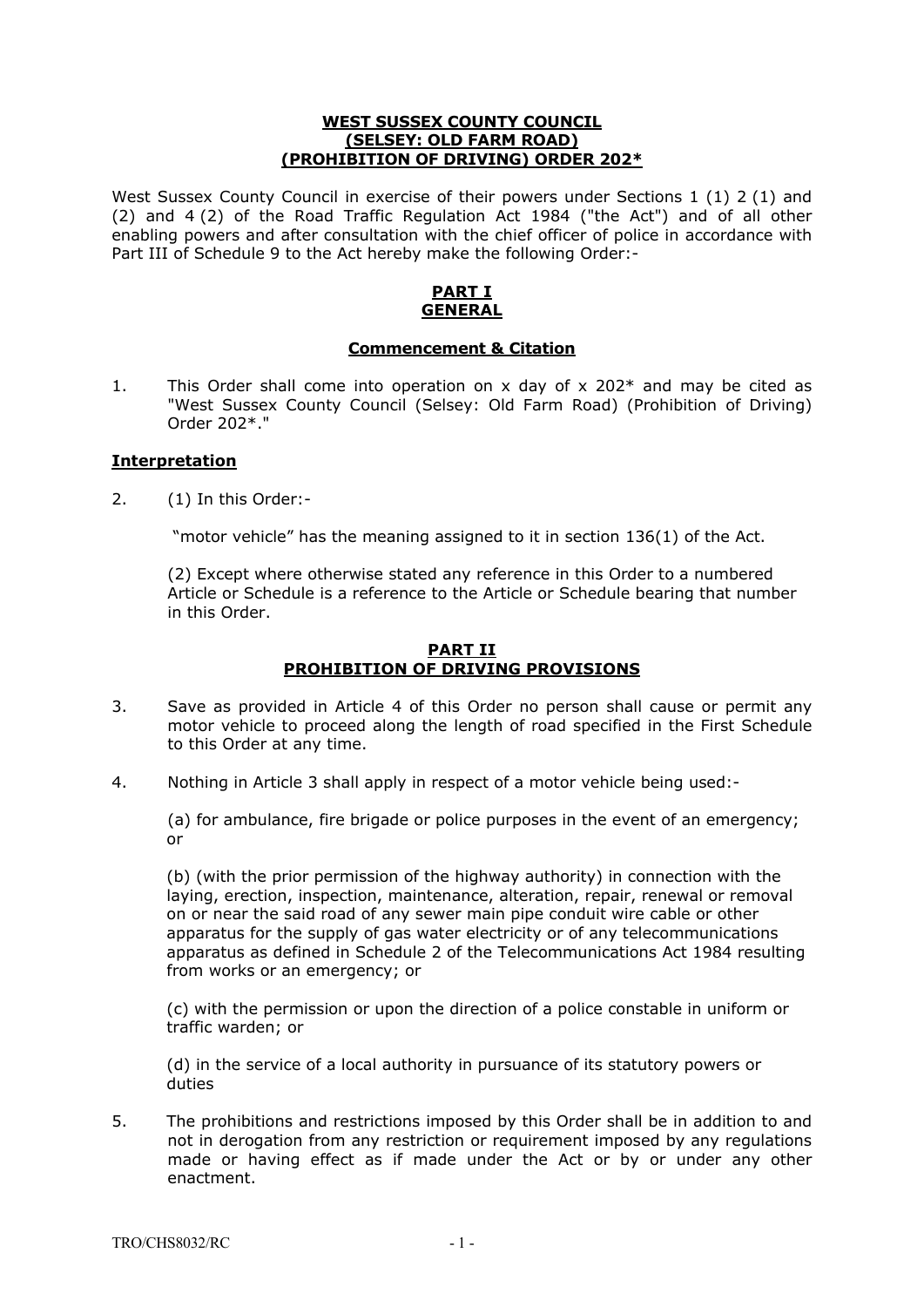### **FIRST SCHEDULE (Prohibition of Driving)**

Length of road in Selsey

Old Farm Road **From its junction with Warner's Lane** southwards for a distance of 5 metres

### **For and on behalf of WEST SUSSEX COUNTY COUNCIL**

*Authorised Signatory:*

*NAME:* 

*DATE MADE:*